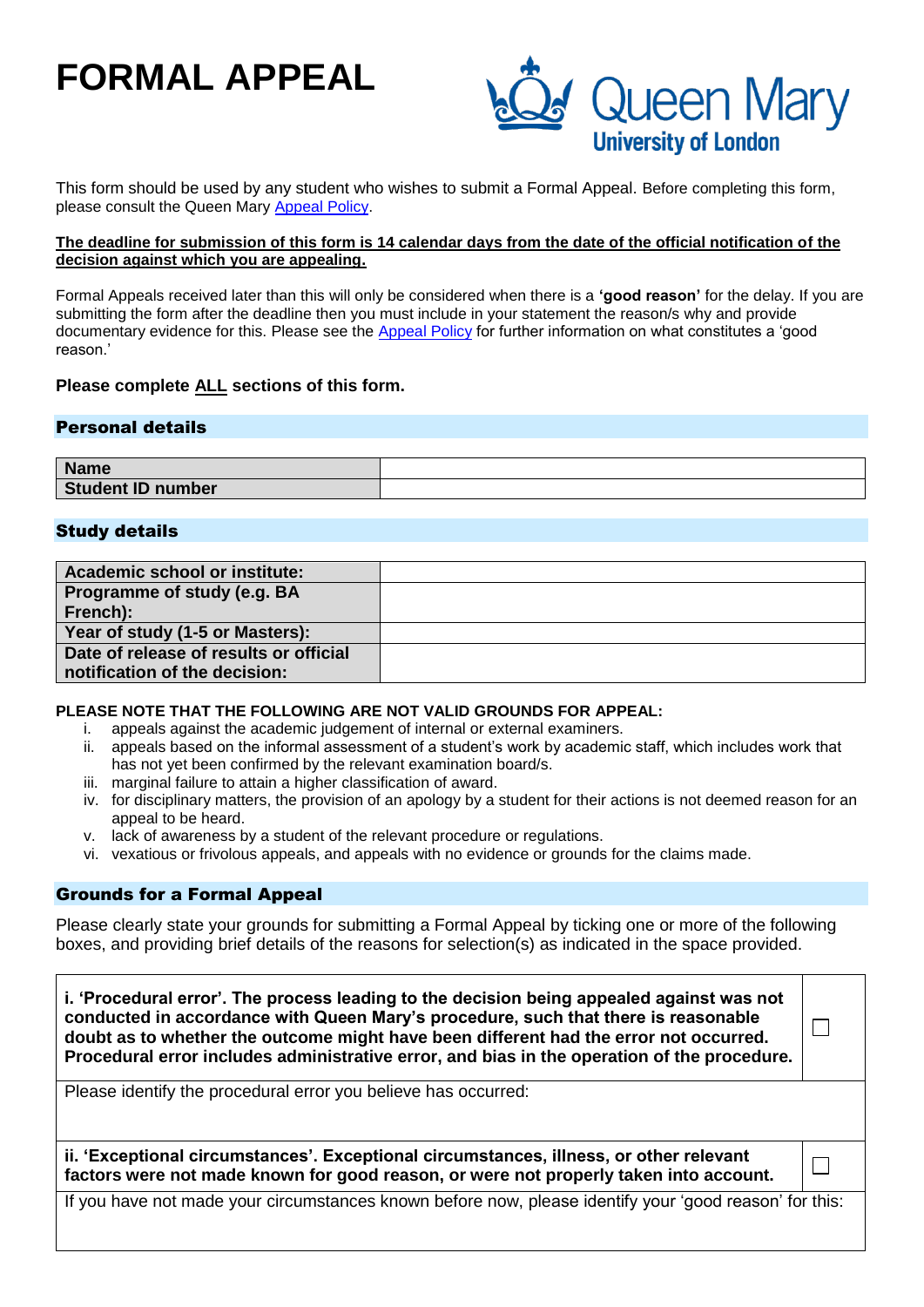# Decision/s to be appealed

Please indicate which of the following decisions you wish to appeal by providing a **brief** explanation of the details. Full details should be included in your statement.

| Mark for individual module/s. For<br>each module please give the code,<br>title and mark. |  |
|-------------------------------------------------------------------------------------------|--|
| The classification of an award, e.g.<br><b>BSc lower second, MA with Merit.</b>           |  |
| Unable to progress or meet<br>requirements for award and must<br>resit or retake.         |  |
| De-registration                                                                           |  |
| Other – please state                                                                      |  |

# Appeal statement

Please set out in a separate statement the main points of your Formal Appeal with direct reference to the grounds on which your appeal is based. Please be as concise as possible and only refer to relevant information. You should refer to the guidance when writing your statement. Make sure you include all information you wish to be considered. **If your request is being submitted outside of the 14-day deadline then you must also include the reason and evidence for why it is late**.

### Summary of documentation

Please use the box below to list the documentation you are submitting as part of your request. Include any documentation which is outstanding and will be supplied within the next 7 calendar days.

Please be aware that it is a student's responsibility to provide evidence in support of their Formal Appeal and documentation submitted after the deadline shall only be accepted at the discretion of the head of the Appeals, Complaints and Conduct Office. Additional information not originally provided may be requested by the caseworker or the Chair of the Appeal Panel at any time.

### Outcome of your request

Please use the box below to outline what action you would like to see taken in the event of a successful appeal; e.g. to be awarded a 2i, to be permitted to progress, to be allowed a further attempt etc.